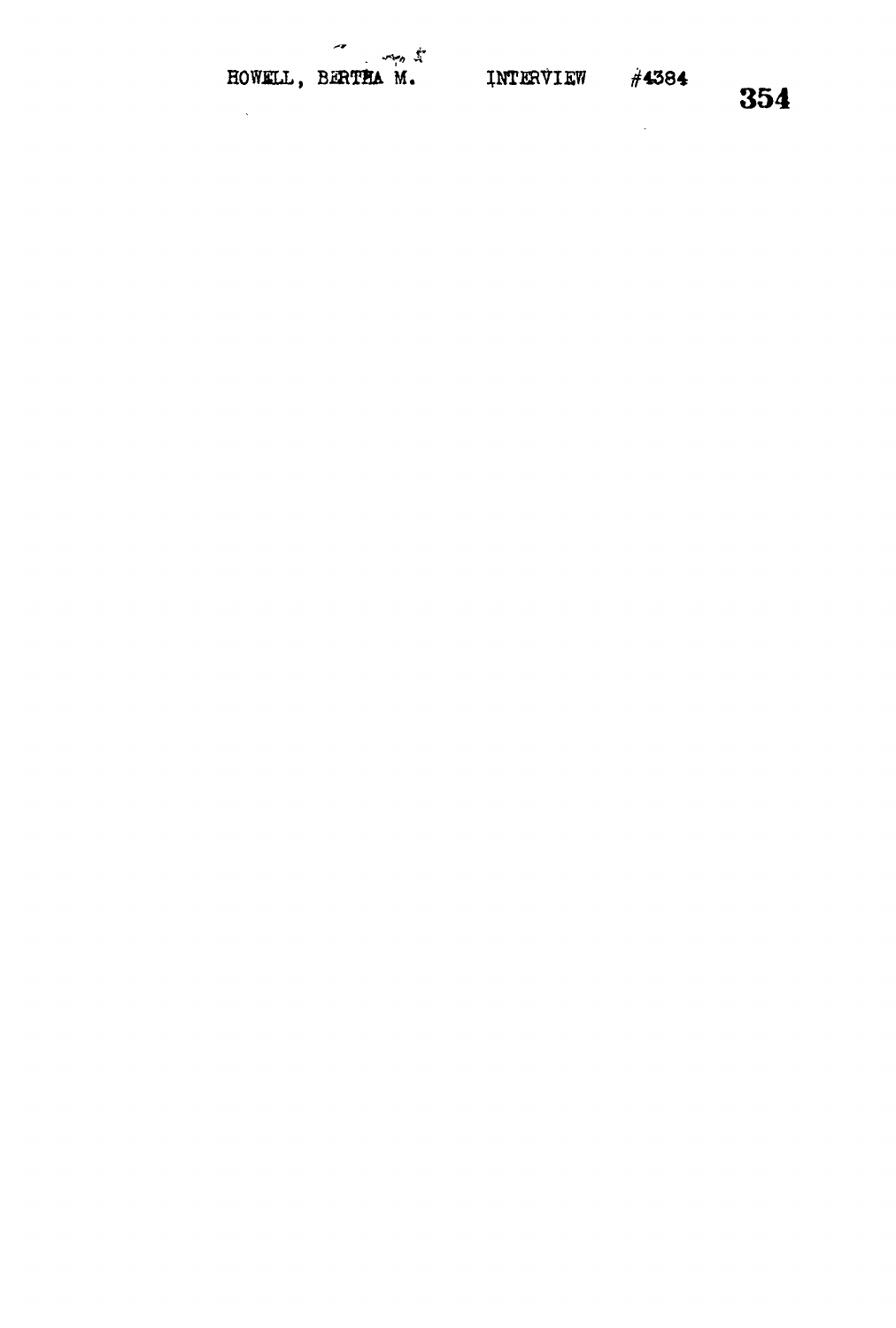|    | Society and the company of the second the second that the second second the second second that the second second the second second second second second second second second second second second second second second second |                               |                                                      |       |     |
|----|-------------------------------------------------------------------------------------------------------------------------------------------------------------------------------------------------------------------------------|-------------------------------|------------------------------------------------------|-------|-----|
|    |                                                                                                                                                                                                                               |                               | $Form A-(S-149)$<br>BIOGRAFHY FORM                   |       |     |
|    |                                                                                                                                                                                                                               | WORKS PROGRESS ADMINISTRATION |                                                      |       |     |
|    |                                                                                                                                                                                                                               |                               | Indian-Pioneer History. Project for Oklahoma         |       | 355 |
|    |                                                                                                                                                                                                                               |                               |                                                      |       |     |
|    | HOWNLL, BERTHATER                                                                                                                                                                                                             |                               | INTERVIEW.                                           | 4384. |     |
|    |                                                                                                                                                                                                                               |                               |                                                      |       |     |
|    | Field Worker's name . Ruby wolfenbarger.                                                                                                                                                                                      |                               |                                                      |       |     |
|    |                                                                                                                                                                                                                               |                               |                                                      |       |     |
|    | This report made on (date) June 11, 1937.                                                                                                                                                                                     |                               |                                                      |       | 193 |
|    |                                                                                                                                                                                                                               |                               |                                                      |       |     |
|    |                                                                                                                                                                                                                               |                               |                                                      |       |     |
|    | 1. Name Bertha M. Howell.                                                                                                                                                                                                     |                               |                                                      |       |     |
|    | 2. Post Office Madress _____ Sentinel, Oklahoma.                                                                                                                                                                              |                               |                                                      |       |     |
|    |                                                                                                                                                                                                                               |                               |                                                      |       |     |
|    | 3, Residence address (or location) Sentinel, Oklahoma.                                                                                                                                                                        |                               |                                                      |       |     |
| 4. | DATE OF BIRTH: Month November Day 28 Year 1880.                                                                                                                                                                               |                               |                                                      |       |     |
|    |                                                                                                                                                                                                                               |                               |                                                      |       |     |
|    |                                                                                                                                                                                                                               |                               |                                                      |       | σ₩  |
| 6. | Name of Father 5. W. Orr. Place of birth Arkansas.                                                                                                                                                                            |                               |                                                      |       |     |
|    |                                                                                                                                                                                                                               |                               |                                                      |       |     |
|    |                                                                                                                                                                                                                               |                               | Other information about father Cattleman and farmer. |       |     |
|    |                                                                                                                                                                                                                               |                               |                                                      |       |     |
| 7. | Name of Mother Mary Hodges. Place, of birth Tennessee.                                                                                                                                                                        |                               |                                                      |       |     |
|    | Other information about mother                                                                                                                                                                                                |                               |                                                      |       |     |
|    |                                                                                                                                                                                                                               |                               |                                                      |       |     |

rative by the field worker dealing with the field worker  $\alpha$ .story of the person.interviewed. Refer to Manual for suggested subjects and questions. Continue on blank sheets if necessary and attach firmly to this form» Number of sheets ettached **3** •' •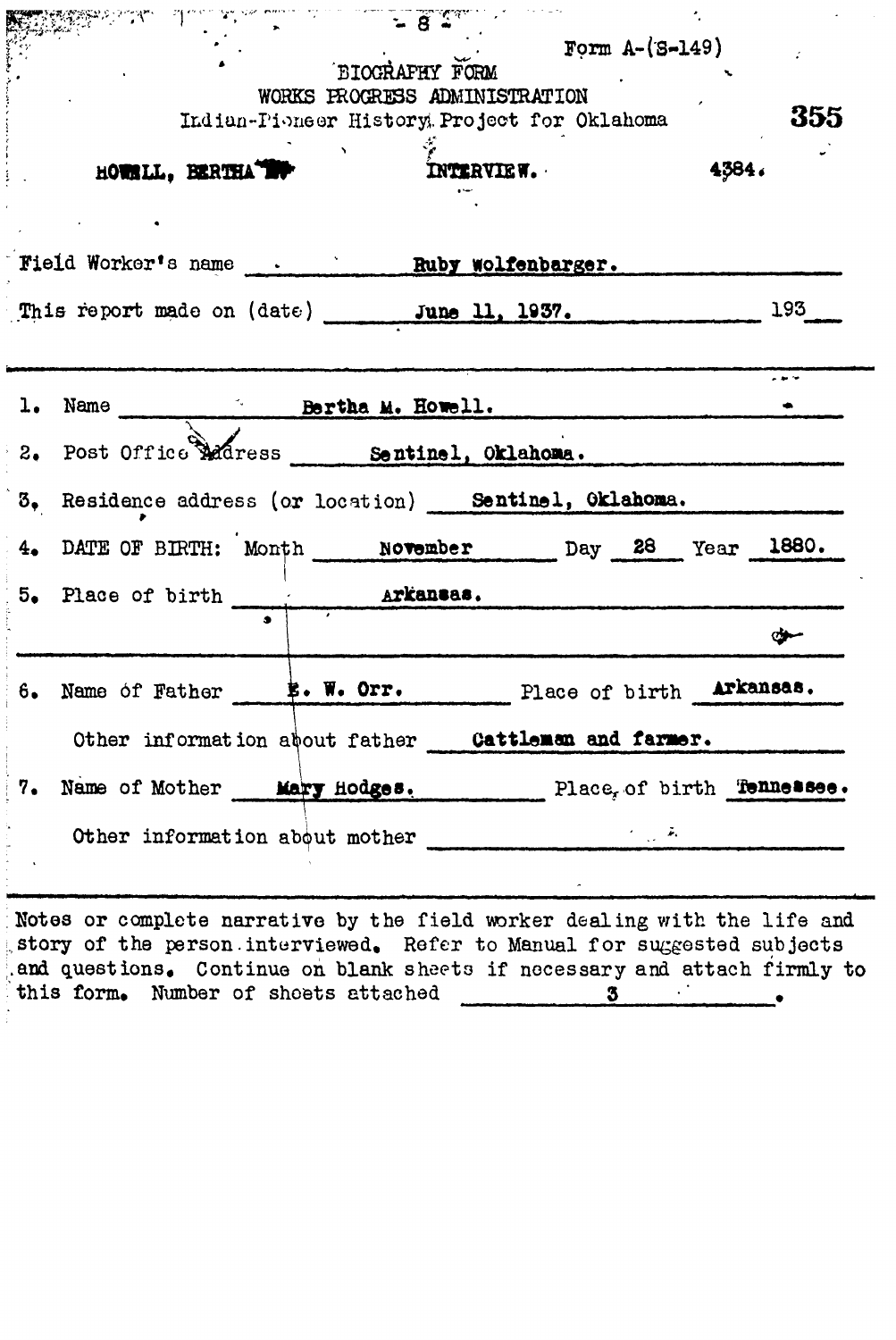### **HOWILL, BIRTHA M. BINTHWIEW. 4384.**

**356**

**Huby WoXfenbarger,** Field Worker, June 11, 1937.

> An Interview with Mrs. Bertha howell. **Address Is Sentinel, Oklahoma.**

**My parents were B. W. and Mary Orr. We moved from Arkansas into OakXand,Indian Territory, when l was about ten years of age, we made the trip in a corered wagon; it took about thirty days of tery-hard driving. Uy father was a cattle man and horse trader, we farmed in a big way for those days. We also raised chickens and hogs. We were a large family and did most of the work ourselres.**

*i* **lived at Oakland until 1 was married,then with my** husband, and his mother and father, we same to Putman, Dewey County, in what was then called the Cheyenne country. We came **through In covered wagons, each family having its own outfit.** It took some time to make the trip. We camped at what was then known as the Devil's Canyon. Here we found a deep gorge, **an ideal plaoe to camp, with plenty of good cold water, we** also came over a trail which was used by all the travelers in those days. I believe it was the famous Chisholm Trail.

**we filed on one hundred and sixty acres of land, built** a log house out of logs that we bought from a neighbor man.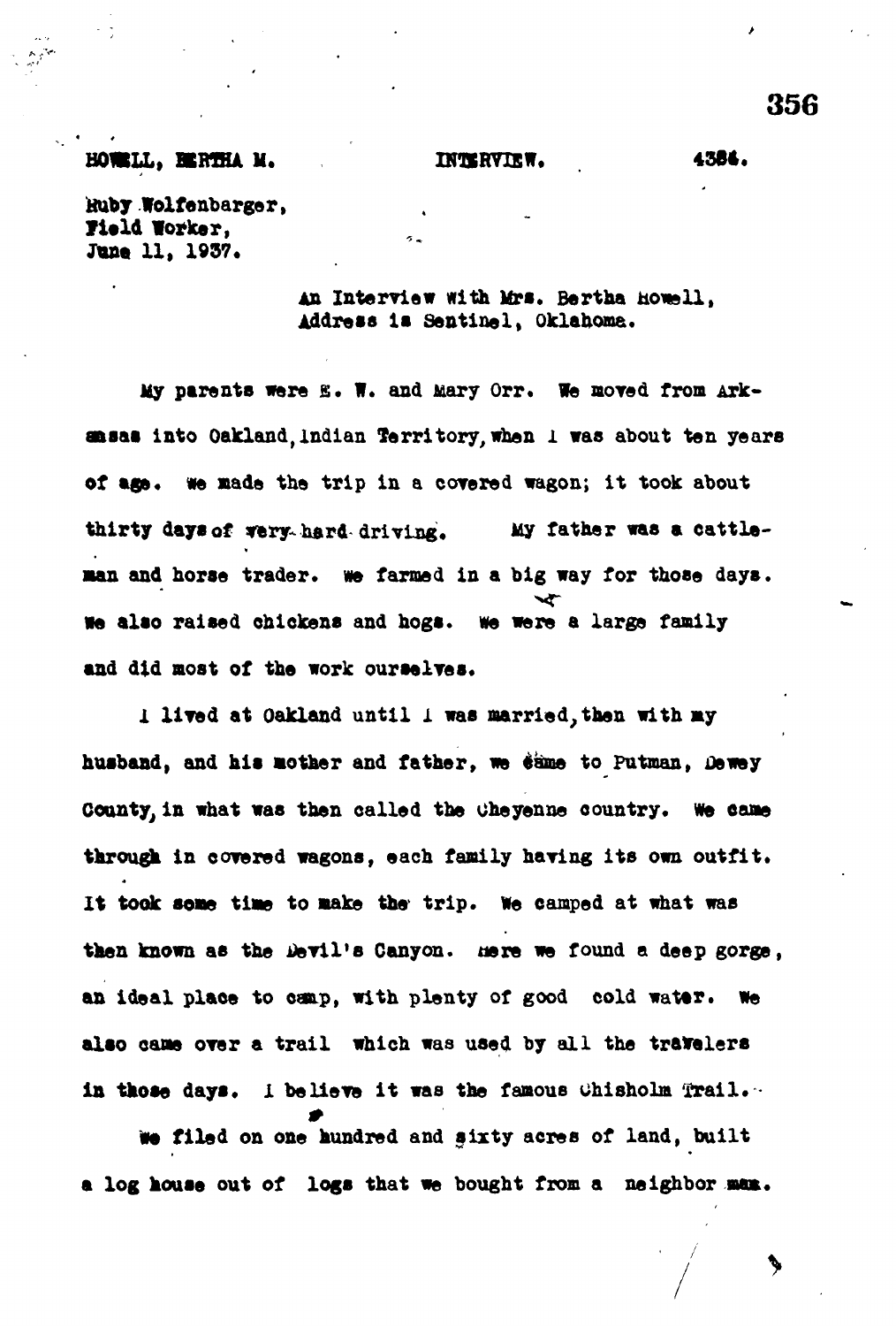**357**

**- 2 -**

**I helped «y husband build this one-room house,** *i* **also •ads most of ay furniture which consisted of a bed, cook- •tore , table , chairs, safe , and cabinet.**

**fhis Cheyenne country was very bare.** There were no trees and the country was thinly settled.

The first year we carried our water from the creek. **It was very bad, and you could hardly drink it . Then the next year we dug a well on our place and the well water was some better but still very hard.** 

For fuel we carried our wood from the canyon which was **a place where almost, al l the settler s would cone and cut** their supply of wood.

we did not have much of a crop the first year. We had **only one horse and wagon and had to do our work with ay father-in-law'8 team.**

**we rented land out for next year and planted corn, wheat,** and a little cotton. The threshing was done by horse power. We picked our own cotton. We also raised a good garden that year as there was a lot of rain.

Our closest trading places were El Reno, Weatherford, **and Ouster City.YEAR**